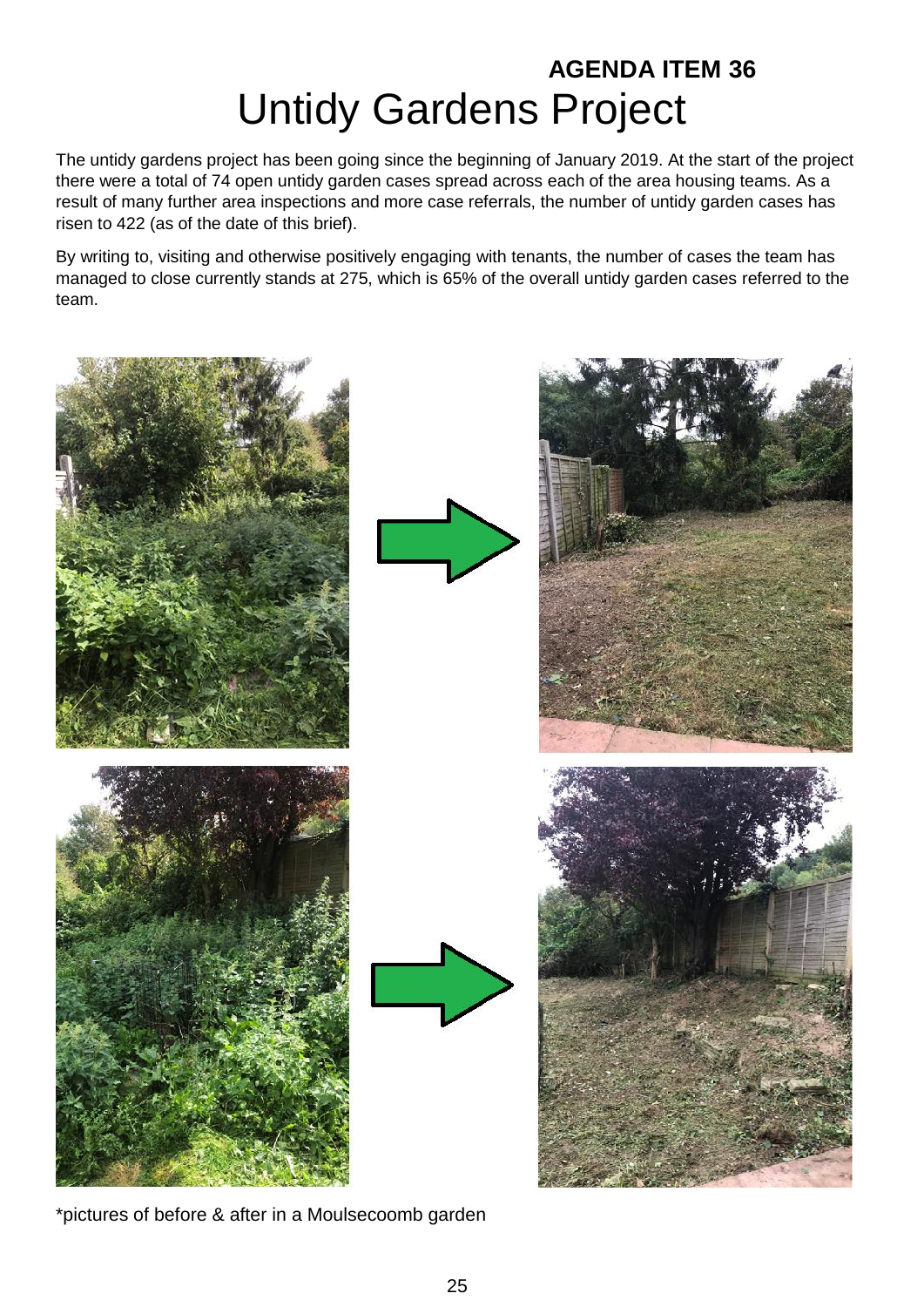## Cases across the City



#### **Central (Hanover & Elm Grove, Queens Park)**

• 8 open / 27 closed

**East** (East Brighton, Woodingdean)

43 open / 72 closed

**North** (Moulsecoomb & Bevendean, Hollingdean & Stanmer, Hollingbury, Coldean, Patcham)

60 open / 101 closed

**West** (Hangleton & Knoll, North Portslade, South Portslade, Westbourne, Withdean, Preston Park)

• 36 open / 75 Closed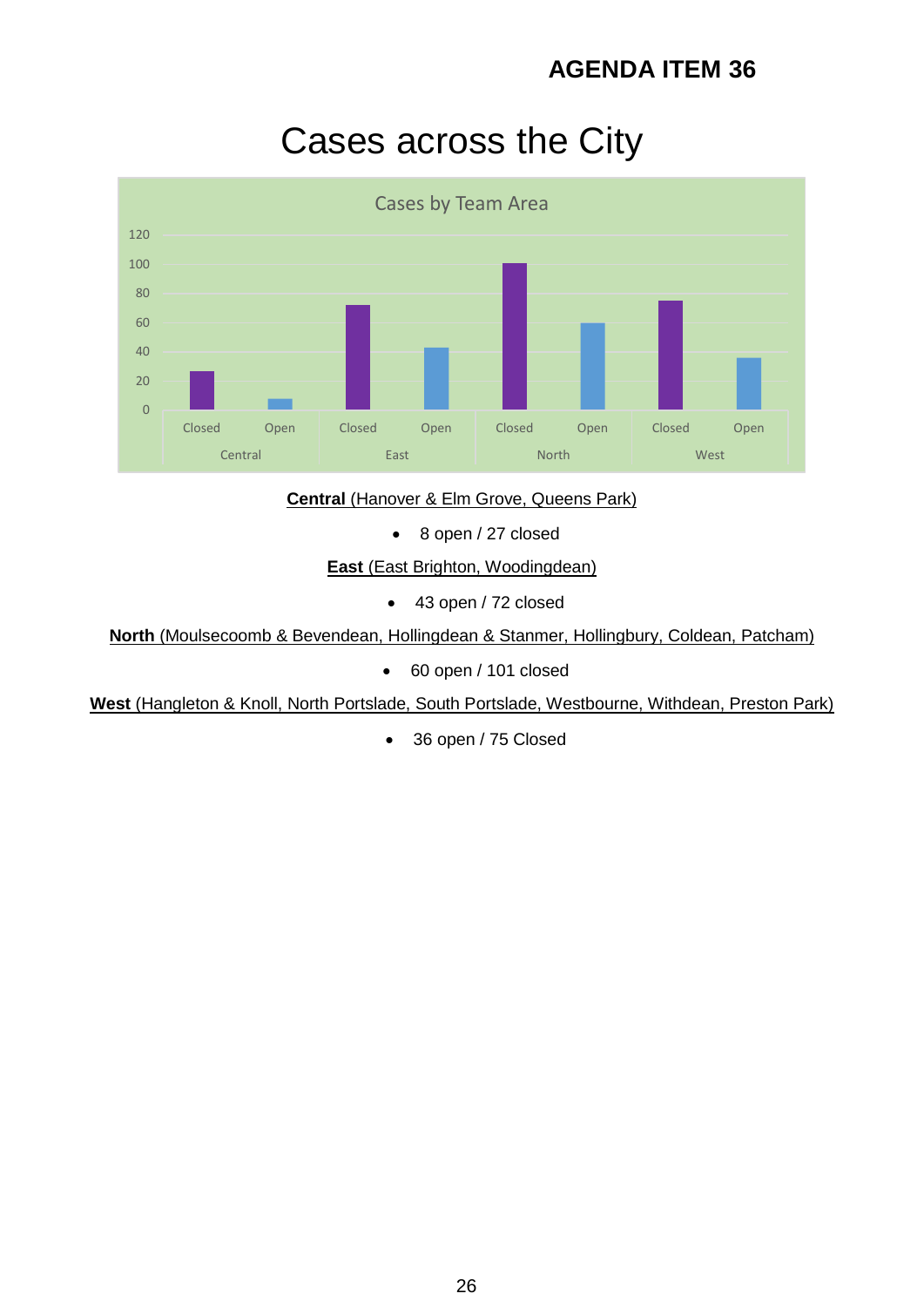

\*pictures of before & after in a Hangleton garden

# Moving forward

The untidy gardens project will continue to run throughout 2019/2020. The aim of the project is not only to improve the look and feel of our neighbourhoods, but to encourage and promote a change in culture, so that tenants feel empowered to look after their environment.

A great deal of the work to clear and tidy gardens has been done by tenants themselves; however, the project has also been able to assist many vulnerable tenants across the city by having their gardens cleared and tidied for them.

This work has not been intended as a "quick fix", but rather as an aid to help tenants reclaim control of their outdoor spaces, and ultimately give them an opportunity to keep to the terms of their tenancy agreement, with regards to their gardens.

To report an untidy garden, contact Housing Customer Services on 01273 293030 or email: [housing.customerservices@brighton-hove.gov.uk](mailto:housing.customerservices@brighton-hove.gov.uk)